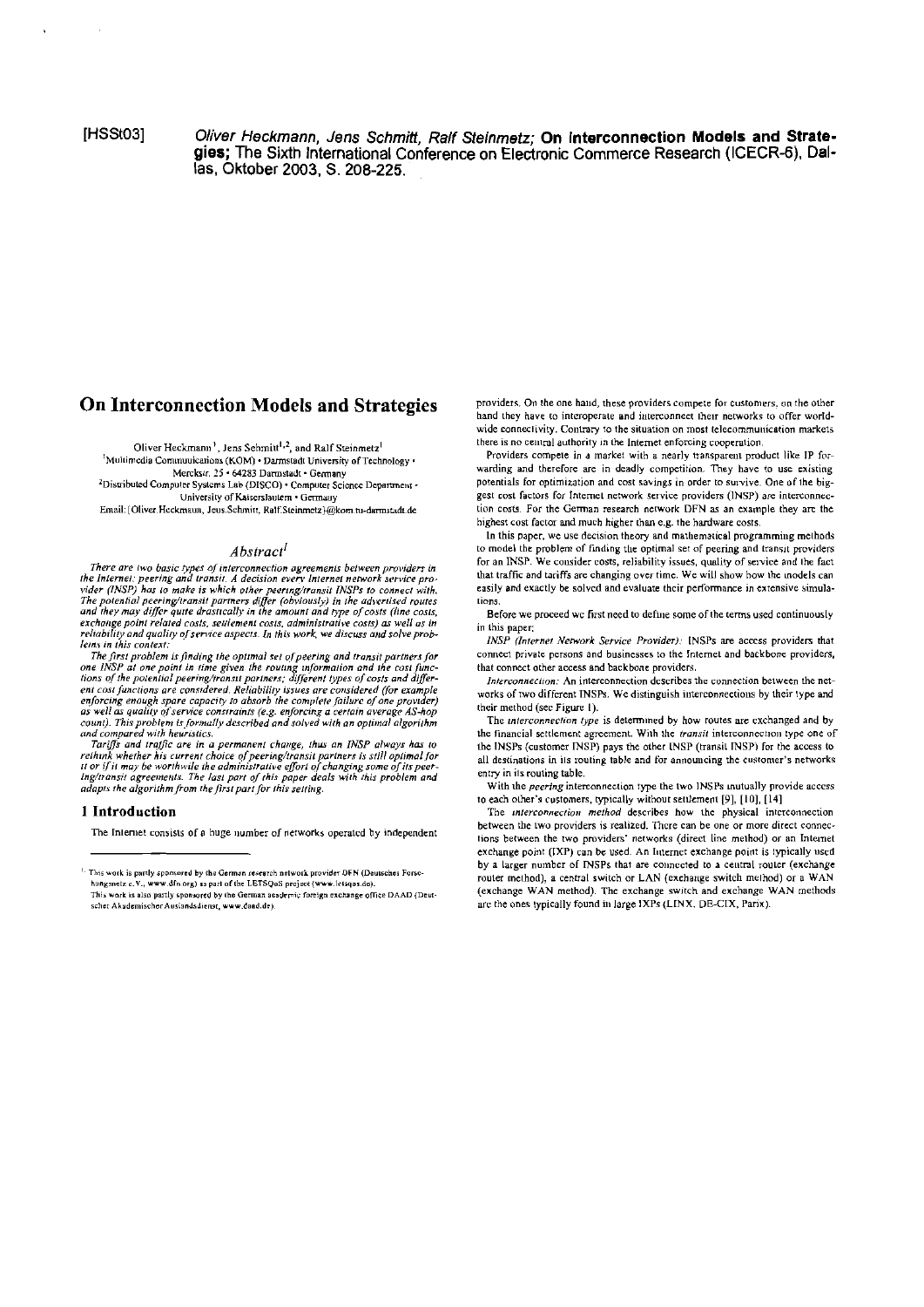

Figure 1: Interconnection Type and Method

After this introduction, we present mathematical programming models for the static optimization problem of finding the cost-minimal set of peering and transit partners at one point in time. We take different aspects into account like concave cost functions, reliability aspects (Section 3) and quality of service (QoS) requirements (Section 4). We show how the different problems can be solved exactly and evaluate the different models by extensive simulations.

In Section 5, we show how the previous models can be extended for the dynamic problem situation which is evaluating whether a given set of peering and transit partners is still optimal considering ehanges in the traffic mix or cost structure of the involved providers. Also considered are the administrative costs of changing peering and transit partners. Again, the models are evaluated by means of simulation.

Related work is discussed in section 6 and we conclude with a summery and brief outlook.

# 2 Static Models for Optimal Interconnection

In this section, we present two mathematical programming models for finding the optimal set of peering and transit partners for one INSP in the statie case which means at a certain point in time. We start with a basic model that uses linear volume dependent cost functions for the transit providers and fixed costs for the peering providers In section 2.2, the model is extended to all kinds of stepwise linear cost functions including the concave cost functions that are commonly used in reality [14]. The model can be solved by standard MIP solving techniques, we do so and use simulations to compare the results with heuristies that very much resemble what providers do today.

### 2.1 General Model

Indices<sup>2</sup>

Finding the optimal transit and peering partners for one INSP is modelled by the following general optimization model. We assume that there are  $R$  different routes, the provider has a prognosis of the traffic for each route<sup>1</sup>. There are  $J$ transit providers offering transit service for all routes and / peering providers offering peering for some specific routes. The optimization model tries to minimize the costs which are fixed costs for peering partners and fixed costs plus volume dependent costs for the transit interconnections.

This problem is non-trivial because the selection of the best transit provider generally depends on the amount of traffic exchanged with this provider. At the same time the decision to pecr with a peering provider or not depends on the price of the transit provider and at the same time affects the transit price itself. The problem can be modeled as a mathematical programming model.

The following indices, parameters and variables are used:

|                      | $i = 1, , I$ peering provider i. |
|----------------------|----------------------------------|
|                      | $i = 1, , J$ transit provider j. |
| $r = 1, , R$ router. |                                  |
| Parameters           |                                  |

| x     | traffic prognosis for route r.                             |
|-------|------------------------------------------------------------|
|       | fixed costs for an interconnection with peering provideri. |
| $c_i$ | capacity of peering provider <i>i</i> .                    |
| Я,    | set of routes offered by pecring provideri.                |

<sup>&</sup>lt;sup>1.</sup> Please note that a route in the context of this paper is a non-overlapping aggregation of BGP routes.<br>Typically each peering provider has one route (its own network) and there is an (I+1)th route for the . . .<br>rest of the Internet

<sup>&</sup>lt;sup>2</sup> Unless otherwise indicated the indices always run from the bounds presented here.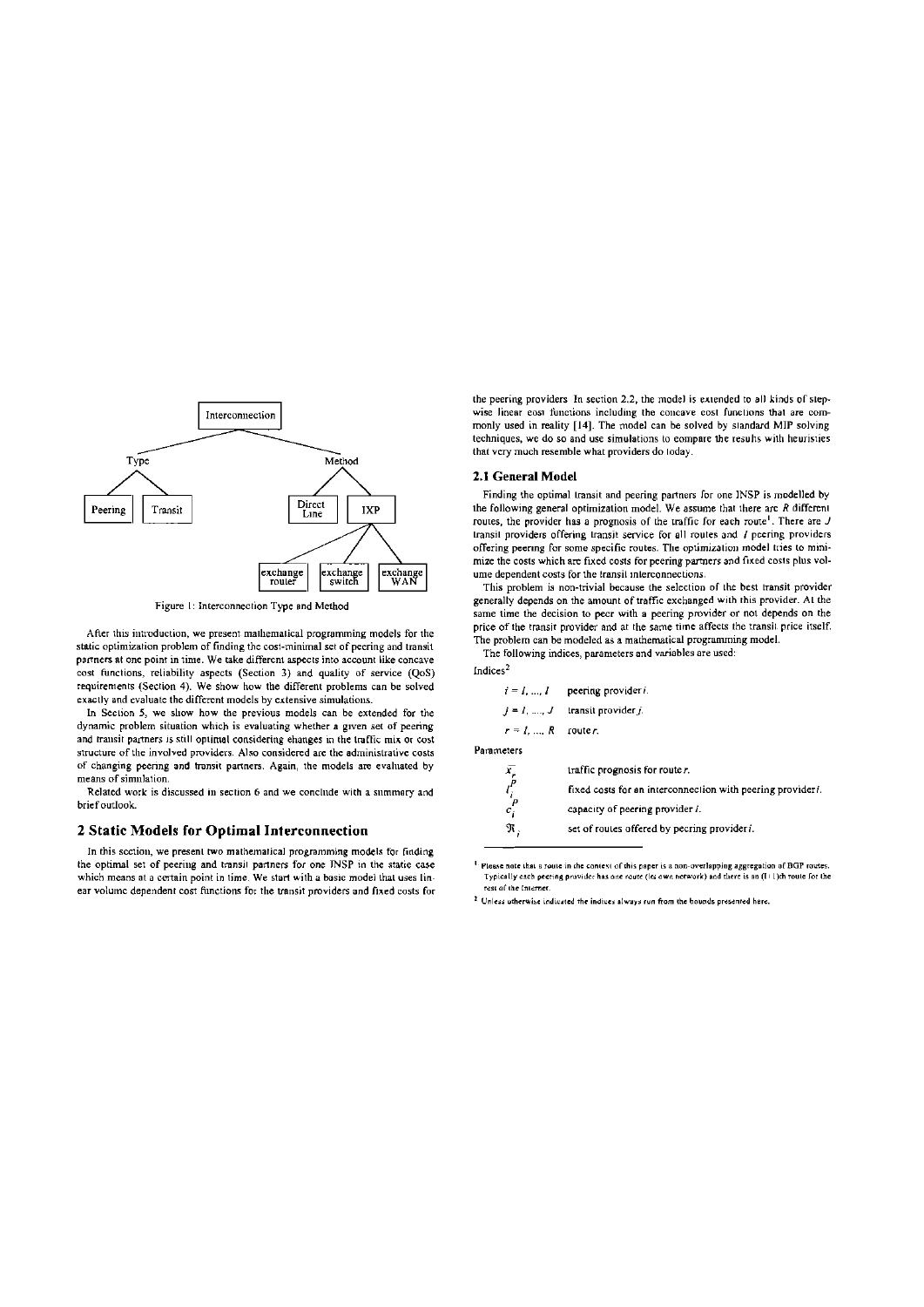Variables  $x_i^T$ 

 $x_i^P$ 

 $y_i^P$ 

fixed costs for an interconnection with transit providerj. cost function of transit provider  $j$ , costs are a function for<br>the traffic passing through provider  $j$ .

capacity of transit provider j.

amount of traffic for route r passed through transit provider J.

for  $r \in \mathfrak{R}_i$ , amount of traffie for route r passed through peering provider i.

binary variable, 1 if an interconnection to peering provider i is made and 0 otherwise.

 $y_j^T$ binary variable,  $1$  if an interconnection to transit provider  $j$ is made and 0 otherwise.

Using a general cost function  $C_j \left( \sum_r x_{jr}^T \right)$  the model is: Minimize  $\sum_{i} C_j \left( \sum_{j} x_{j}^T \right) + \sum_{j} l_j^T y_j^T + \sum_{i} l_i^P y_i^P$ 

subject to

$$
\sum_{i \mid i \in \mathfrak{R}_r} x_{ir}^P + \sum_j x_{jr}^T = \overline{x}_r \qquad \forall r
$$
 (2)

$$
\sum_{r \in \mathfrak{N}_i} x_{ir}^P \le c_i^P y_i^P \qquad \qquad \forall i \tag{3}
$$

$$
\sum_{r} x_{jr}^T \le c_j^T y_j^T \qquad \qquad \forall j \tag{4}
$$

$$
\forall i \forall (r \in \mathfrak{N}_i)
$$
 (5)

$$
x_{j} \ge 0 \qquad \qquad \text{Vyvr} \tag{6}
$$
  

$$
y_{j}^{T} \in \{0, 1\} \qquad \qquad \forall j \tag{7}
$$

 $y_i^P \in \{0,1\}$ A.  $(8)$ 

The target function (1) minimizes the fixed costs plus the volume depended costs. Constraint (2) makes sure that the complete traffic demand  $\bar{x}$ , is satisfied by the combination of peering and transit providers chosen. Constraints (3) and (4) are the capacity constraints for peering rsp. transit.

At the same time constraints (3) and (4) force the according binary variables  $y_i$  and  $y_j$  to one if any amount of traffic is sent over the according peering/transit provider i/j.

Constraints (5) and (6) are the non-negativity and (7) and (8) the binary eonstraints for the variables.

If the cost function is a simple linear function with price  $k_j$  per unit of volume

$$
C_j \left( \sum_r x^T_{jr} \right) = k_j \sum_r x^T_{jr} \tag{9}
$$

then the model above can be easily solved with standard mixed integer programming techniques [8]. However, typical transit providers charge a stepwise decreasing volume dependent price as depicted in Figure 2. The model above can be extended to allow these functions. This is presented in the next section.

# 2.2 Model with Stepwise Linear Cost Functions

# 2.2.1 Description

 $(1)$ 

The following models enhances the previous one by introducting stepwise cost functions. The problem here lies with coneave cost functions, as the algorithm has to start using the lower parts of the cost functions first.<sup>1</sup>

<sup>&</sup>lt;sup>1.</sup> Convex costs functions are unrealistic, we do not use them in this paper. However, they can be modeled with the very same optimization model without changes.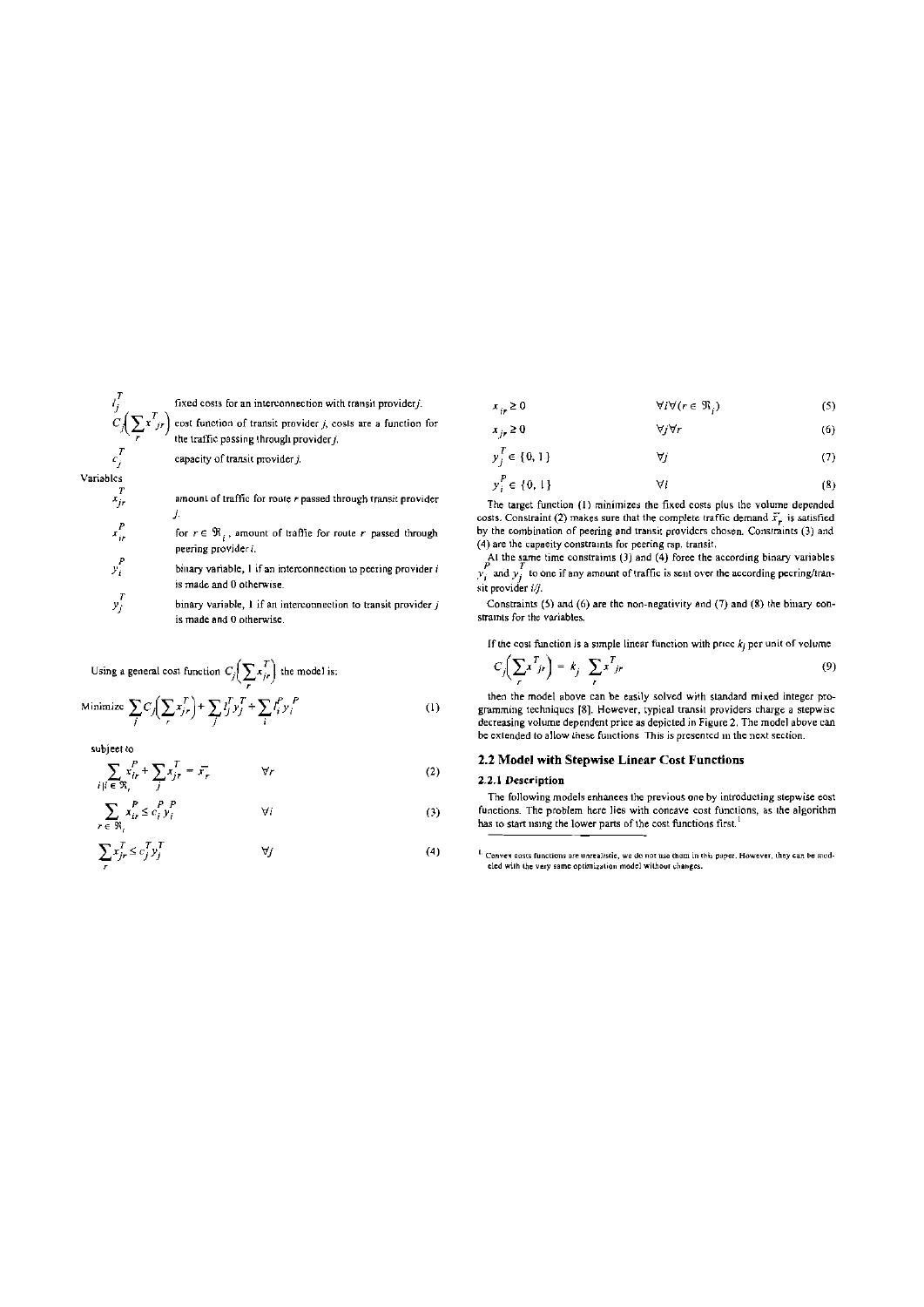

The following indices, parameters and variables are used:

Indices<sup>1</sup>

 $i = l, ..., I$  peering provider i.  $j = 1, ..., J$  transit provider *j*.

 $r = I, ..., R$  router.

 $m = I, ..., M_j$  part *m* of cost function of transit provider *j*.

## Parameters

|                        | traffic prognosis for router.                                                              |
|------------------------|--------------------------------------------------------------------------------------------|
| $\bar{x}$<br>$\bar{r}$ | fixed costs for an interconnection with peering provideri.                                 |
| $c_i^P$                | capacity of pcering provider i.                                                            |
|                        | set of routes offered by peering provideri.                                                |
| $\frac{\Re_i}{l_i^T}$  | fixed costs for an interconnection with transit provider;                                  |
| $M_j$                  | number of steps in the cost function of transit providerj.                                 |
| $c_j^T =$              | $l_{j(M_i+1)}$ capacity of transit provider j.                                             |
| I <sub>jm</sub>        | lower volume limit of step m of the cost function of transit<br>provider / (see Figure 2). |
| k:m                    | price per unit of volume in step $m$ of the cost function of                               |

<sup>1</sup>. Unless otherwise indicated the indices always run from the bounds presented here.

transit provider  $j$ .

- for  $r \in \mathcal{R}_i$ , amount of traffic for route r passed through peering provider i.
- binary variable,  $1$  if an interconnection to peering provider  $i$ is used and 0 otherwise.
- amount of traffic for route r passed through transit provider  $\dot{i}$
- $x_{jm}^T$ traffic volume in cost function segment m of transit pro $viderj.$
- $y_{jm}^T$ binary variable, I if cost function segment m of transit provider  $j$  is used and 0 otherwise.

The problem can be described as the following mixed integer programming model

Minimize 
$$
\sum_{j} \sum_{m \in M_j} k_{jm} \cdot \tilde{x}_{jm}^T + \sum_{j} l_j^T y_{j1}^T + \sum_{i} l_i^P y_i^P
$$
 (10)

subject to

Variables  $x_{ir}^P$ 

 $y_i^P$ 

 $x_i^T$ 

$$
\sum_{m} \bar{x}_{jm}^{T} = \sum_{r} x_{jr}^{T} \qquad \forall j \qquad (11)
$$

$$
\sum_{i|r} \sum_{\epsilon \in \mathfrak{N}_i} \frac{r}{r} + \sum_{j} x_{jr}^T = \overline{x}_r \qquad \forall r
$$
 (12)

$$
\tilde{x}_{jm}^T \le (e_{jm+1} - e_{jm}) y_{jm}^T \qquad \forall j \forall m
$$
\n(13)

$$
\bar{x}_{jm}^T \ge (e_{jm+1} - e_{jm}) y_{jm+1}^T \qquad \forall j \forall m = 1, ..., M_j - 1
$$
 (14)

$$
\sum_{r \in \mathfrak{R}_i} x_{ir}^{\nu} \le c_i^{\nu} y_i^{\nu}
$$
 (15)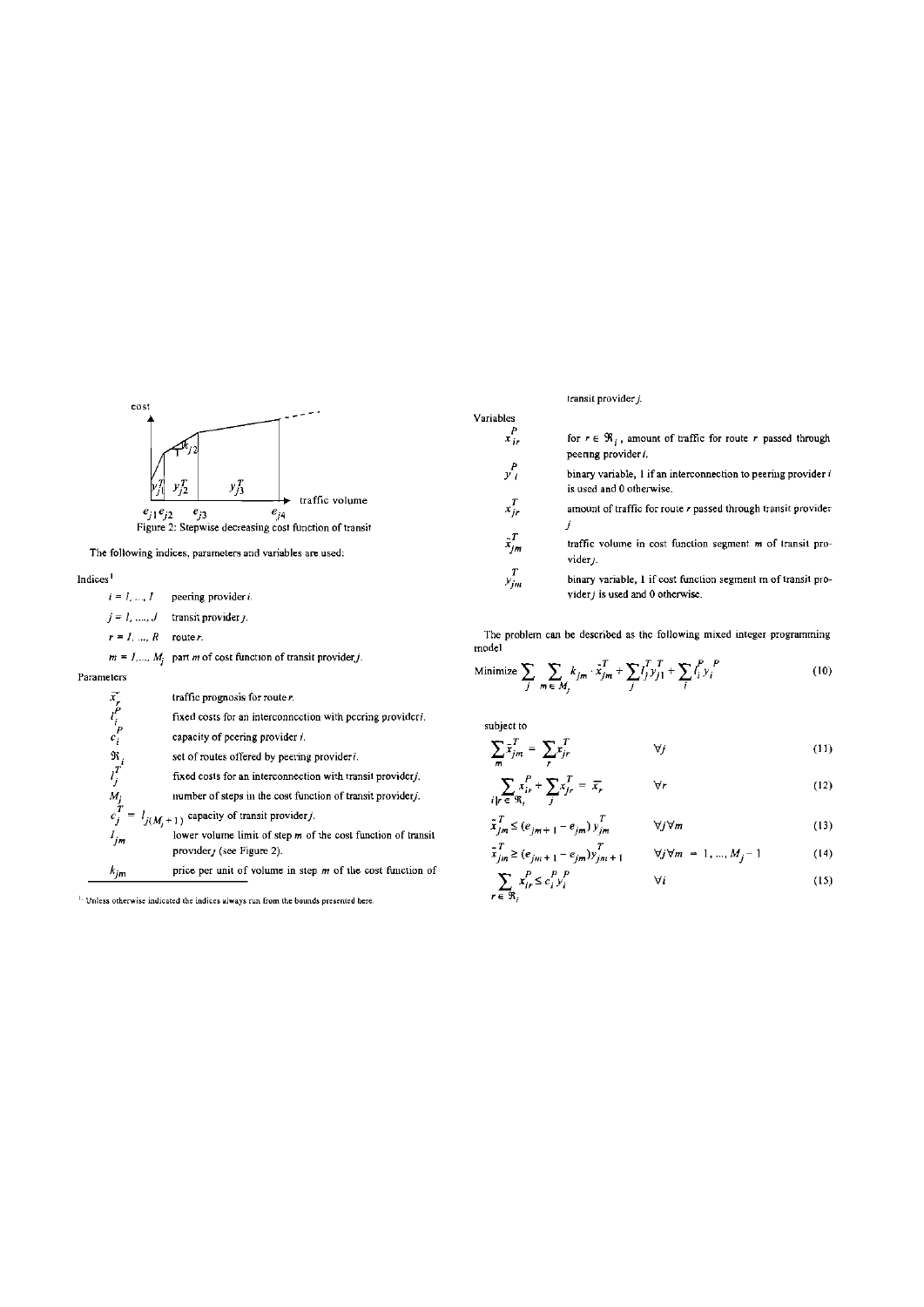$$
x_{ir}^P \ge 0 \qquad \qquad \forall i \forall (r \in \mathfrak{R}_i)
$$
 (16)

$$
x_{jr}^T \ge 0 \qquad \forall j \forall r \tag{17}
$$

$$
\bar{x}_{jm}^T \ge 0 \qquad \qquad \forall j \forall m \qquad (18)
$$

 $y_i^P \in \{0, 1\}$  $\forall i$  $(19)$  $y_{im}^T \in \{0, 1\}$  $\forall j \forall m$  $(20)$ 

Target function (10) minimizes the total costs. In this model eompared to the basic model above, we use the additional variables  $\tilde{x}_{j_m}^T$  to keep track of how much of the traffic of provider *j* is in segment *m* of i ), the total amount of traffic that is divided among all routes has to be equal to the traffic in all segments of the cost function.

Constraints (12) and (13) make sure that the cost function segments are filled up correctly: (12) limits the amount of traffic in one segment to the segment size, for the highest segment (12) replaces the capacity constraint in the basic model for the transit provider. For concave cost functions the higher segments would be filled up first because of the lower volume costs and the minimizing target function. Therefore (13) is necessary, a higher segment of a cost function can only be used if the lower segment is completely full.

Constraint (11) is the traffic demand constraint (see basic model), eonstraint (15) is the eapacity constraint for the peering providers. Constraints (16) to (18) form the non-negativity and (19) to (20) the binary constraints for the variables.

The exact solution for this problem can be found using standard MIP solution techniques like branch & bound with LP relaxation in combination with the simplex algorithm or interior point methods [8].

### 2.2.2 Simulative Evaluation

We now evaluate the model with two heuristics by a set of simulations.

Simulation Setup We evaluate different scenarios, a scenario is specified by a given number of peering providers, transit providers, routes, and an interval from which traffie and costs for these providers rsp. routes are drawn. A scenario instance is created by randomly creating cost functions and traffic demand vectors from the scenario specific parameter intervals. We create  $n=100$  instances per scenario, solve each instance and evaluate the average of the 100 instances.

The parameter intervals for the basic set of scenarios are given in Tablel and Table 2. For the simulations, we assume that each peering provider offers one route and always has enough capacity for that route. The traffic demand for one route is drawn equally distributed from the "traffic demand for a peering provider's route" interval. The BGP routes not covered by the peering providers' routes are modeled with one additional larger route. The traffic for that route is determined by the "traffic demand for the rest of the world" parameter. The fixed costs for the peering providers are drawn from the "fixed peering costs" interval, the fixed transit costs from the "fixed transit costs" interval. The variable transit eosts are drawn from the "variable costs" interval for the first step of the cost function and then decrease in each further step as specified by the "degression" interval. The transit capacity is drawn from the "transit capacity" interval and split up evenly upou the different segments of the cost function.

| Description                                   | Parameter Interval                         |
|-----------------------------------------------|--------------------------------------------|
| Traffic Demand for a Peering Provider's Route | [50, 1000]                                 |
| <b>Fixed Transit Costs</b>                    | $[0.05, 0.5]$ times the total traffic      |
| Variable Transit Costs                        | [0.5, 2.0]                                 |
| Variable Transit Costs Degression             | [5%, 20%]                                  |
| Number of Steps of the Transit Cost Function  |                                            |
|                                               | the committee of the committee of the com- |

Table 1: Parameter interval that are equal in all basic scenarios

| Bit            | Description                             | Parameter Interval A                                               | Parameter Interval B                                                |  |
|----------------|-----------------------------------------|--------------------------------------------------------------------|---------------------------------------------------------------------|--|
|                | Number of Peering<br>Providers          | 30                                                                 | 60                                                                  |  |
| $\overline{2}$ | Number of Transit<br>Providers          | 15                                                                 | 30                                                                  |  |
| 4              | Capacity of a<br>Transit Provider       | [25%, 50%] of total traffic                                        | [75%, 125%] of total traffic                                        |  |
| 8              | Traffic Demand for<br>Rest of the World | 30 x average traffic demand of<br>peering providers' route         | 15 x average traffic demand<br>of peering providers' route          |  |
| 16             | <b>Fixed Peering Costs</b>              | $[0.25, 2.5]$ limes the traffic for<br>routes of peering provider  | $[0.125, 1.25]$ times the traffic<br>for routes of peering provider |  |
|                |                                         | Table 2: Parameter intervals that depend on the selected scenario. |                                                                     |  |

Table 2 lists the 5 scenario dependent parameter ranges, we will evaluate all possible 32 combinations of them. Each scenario has a number from 0 to 31. In

scenario s the parameter  $A$  from Table2 is used if the aecording bit in  $s$  is not set, otherwise  $B$  is used For scenario  $s=7$  the parameter intervals  $A$  will be used for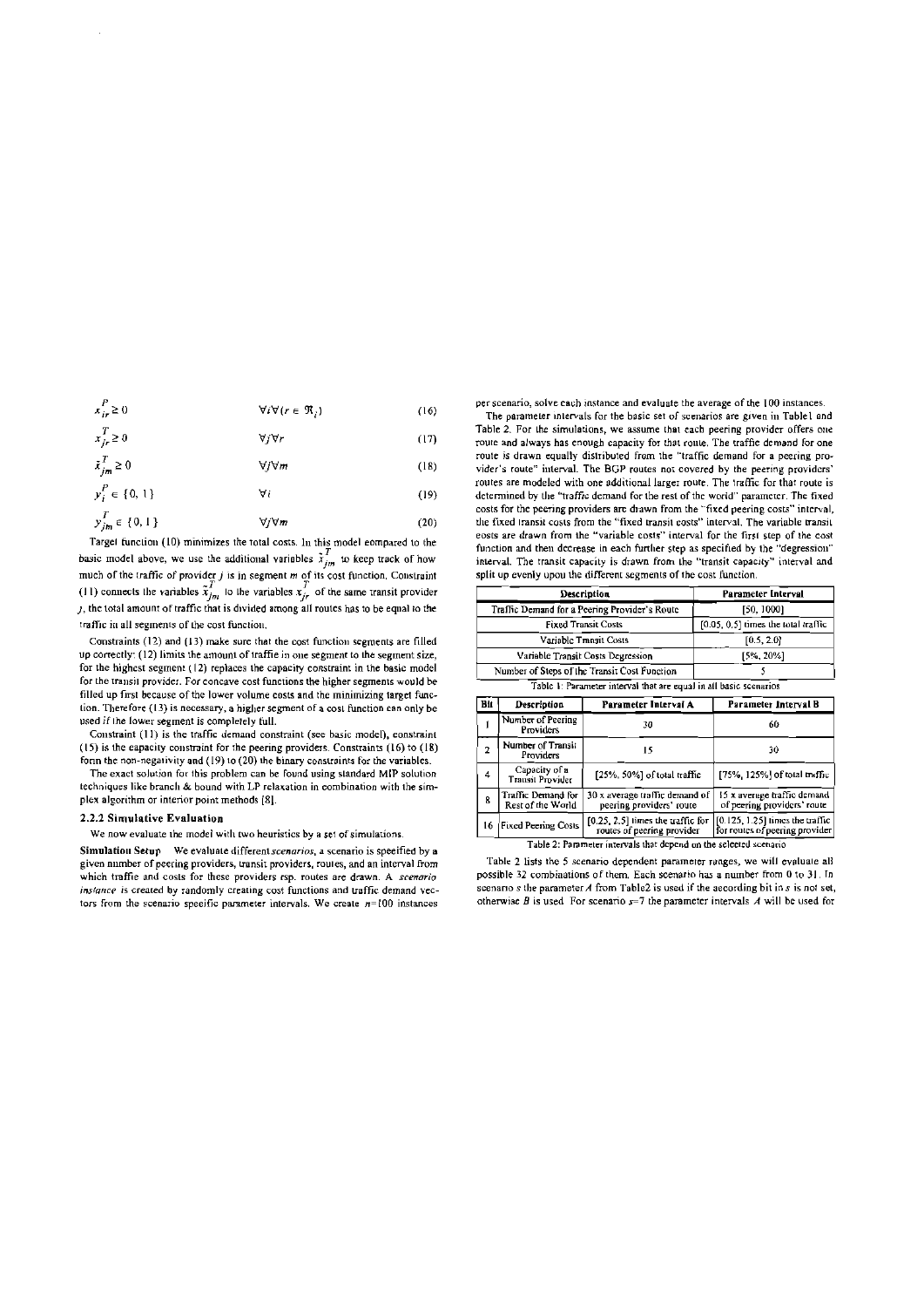the number of peering and transit providers and the transit capacity (bits  $1, 2, 4$ ), parameter interval  $B$  will be used for the traffic demand of the rest of the world and the fixed peering costs (bits 8, 16).

 $\hat{\mathcal{A}}$ 

We use the commercial MIP solver CPLEX [12] to ealculate the exact solution<br>for the "optimal interconnection model" (OPT) from Section 2.2. We compare the solution obtained with two heuristics.

Description of the Heuristics The first heuristic (H1) describes an evolutionary approach that could describe how a real INSP found his interconnection partners: Go with the eheapest (or cheapest set of) transit providers first, then look at all peering possibilities individually and evaluate each of them, if the saved transit costs from a peering possibility are lower than the costs for peering itself, then peer, otherwise do not. The second heuristic (H2) is called the "peering slut" heuristic: Peer with everybody, select the cheapest transit provider (or set of transit providers) for the rest of the traffic.

Performance Evaluation We first compare the solution obtained by our model with the solution obtained by the heuristics. Figure 3 shows the average costs for each scenario based on n=100 instances per scenario, each of the algorithms solved the same 100 instances per scenario. The costs are normalized to the costs of the OPT algorithm. For the heuristics the according 95% confidence





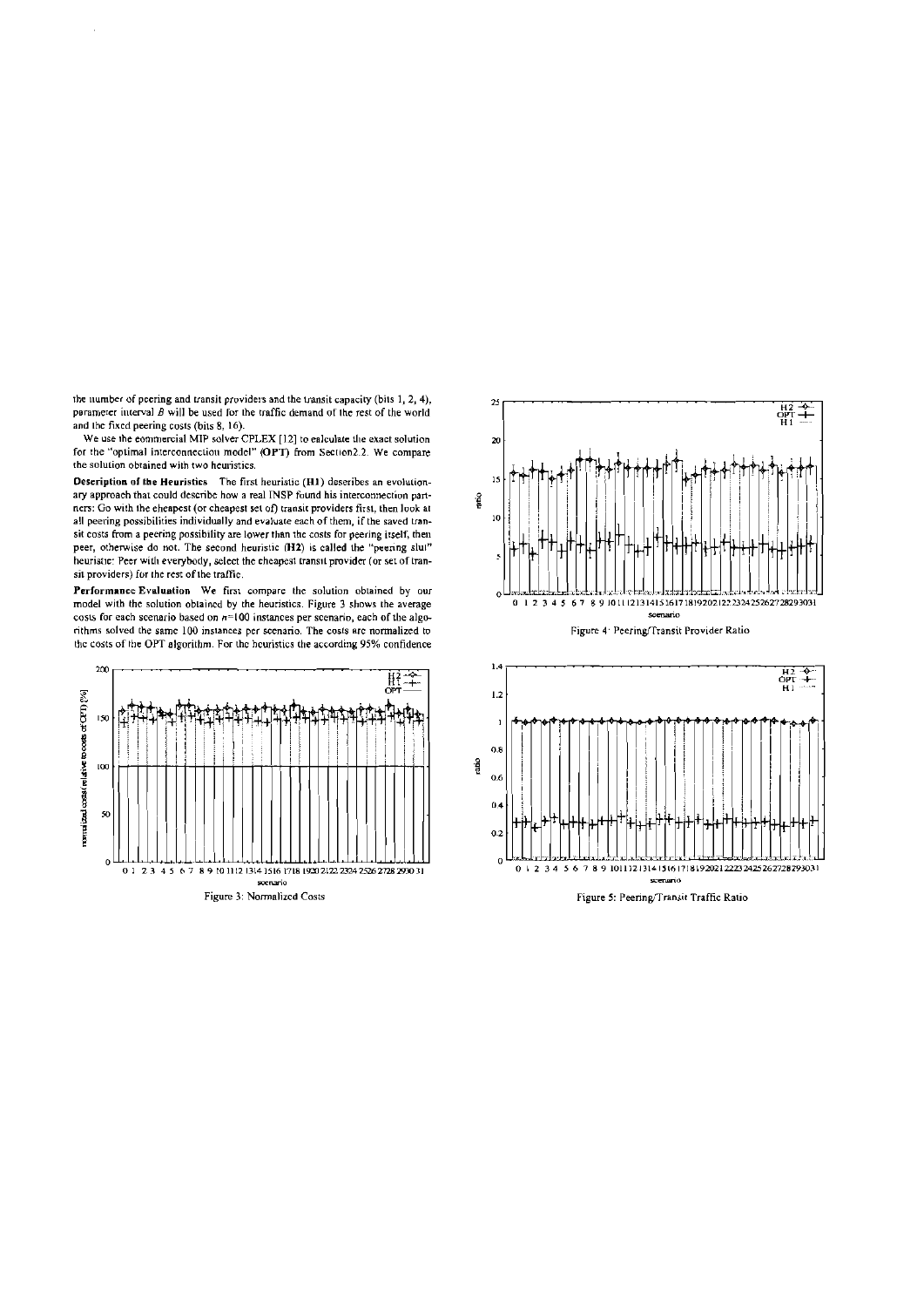interval is also shown. It can be clearly seen that both heuristics lead to roughly 40 to 70% higher costs than OPT for all scenarios. H2 leads to a worse performance than H1. This holds true for all scenarios.

The reason for the bad performance can be seen in Figure 4 and Figure 5 which show the ratio of the number of peering providers per transit provider and the amount of peering traffie divided by the transit traffic.<sup>1</sup> H1 selects far too few peering partners compared to the optimal algorithm and H2 selects too many.

The results show that the OPT algorithm presented in this paper can save large amounts of interconnection costs for all the different scenarios when compared to two simple yet actually used real-world heuristies. The next question we investigate is whether the computational complexity of the OPT algorithm might be an obstacle for using it instead of the heuristics.

obstacle for using it instead of the neurostics.<br>Evaluation of Computational Complexity. If we define  $M = \frac{1}{J} \sum_{i} M_{i}$  and  $S = \frac{1}{I} \sum Size(\mathfrak{R}_i)$  then the model 2.2 needs

 $I(S+1) + J(2M+R)$  variables and  $(21)$ 1+2IM+R constraints.  $(22)$ 

The time it took to solve an instance of scenario 0 on a machine with a 700 MHz Pentium 3 and 256 MB RAM is depicted in Figure 6. The number of peering providers  $I$  and transit providers  $J$  were increased as shown on the x-axis to increase the complexity of the problem. As Figure 6 shows, OPT can be solved in roughly 210 minutes for large problems with 900 providers. Given the fact that in the real-world the problem has to be solved only rarely the eomputational complexity is no obstacle for using OPT.

A further advantage of OPT is that it is based upon a MIP problem that ean be further extended in different ways as shown in the next sections. Some of these changes would be very hard to incorporate into the heuristics.

# **3 Adding Reliability Measures**

### 3.1 Policies

Reliability is an important issue for INSPs, the model 2.2 ean be extended in several ways to also account for reliability. Reliability in this context is usually the protection against the failure of one or more interconnections. Looking at the



simulation results above for the OPT algorithm if the biggest provider selected from that strategy fails, there is not enough free capacity available from the other interconnected transit providers to compensate the failure by routing the traffie destined for the failed provider. We therefore discuss several ways of extending the algorithm above

Minimum Number of Transit Providers Policy One easy reliability policy is to interconnect with a minimum number  $Y$  of transit providers to reduce the dependency on each of them This policy can be incorporated into the above model by adding the following constraint:

$$
\sum_{i} y_{j1}^T \ge \underline{Y} \tag{23}
$$

The advantage of this policy is its ease of use, the disadvantage is that it does not give any guarantees and fine-grained control.

Minimum Free Capacity Policy Another reliability policy is making sure that there is a minimum amount of free transit capacity available, e.g. a percentage  $\Gamma$ of the total traffic. The free transit eapacity is the sum of all capacities of the transit providers minus the used capacities of these providers. This policy ean be added to the above model 2.2 by introducing the following new parameter, vari-

<sup>&</sup>lt;sup>1</sup> The 95% confidence interval is shown for H2 and OPT, for H1 it is so small it cannot be depicted.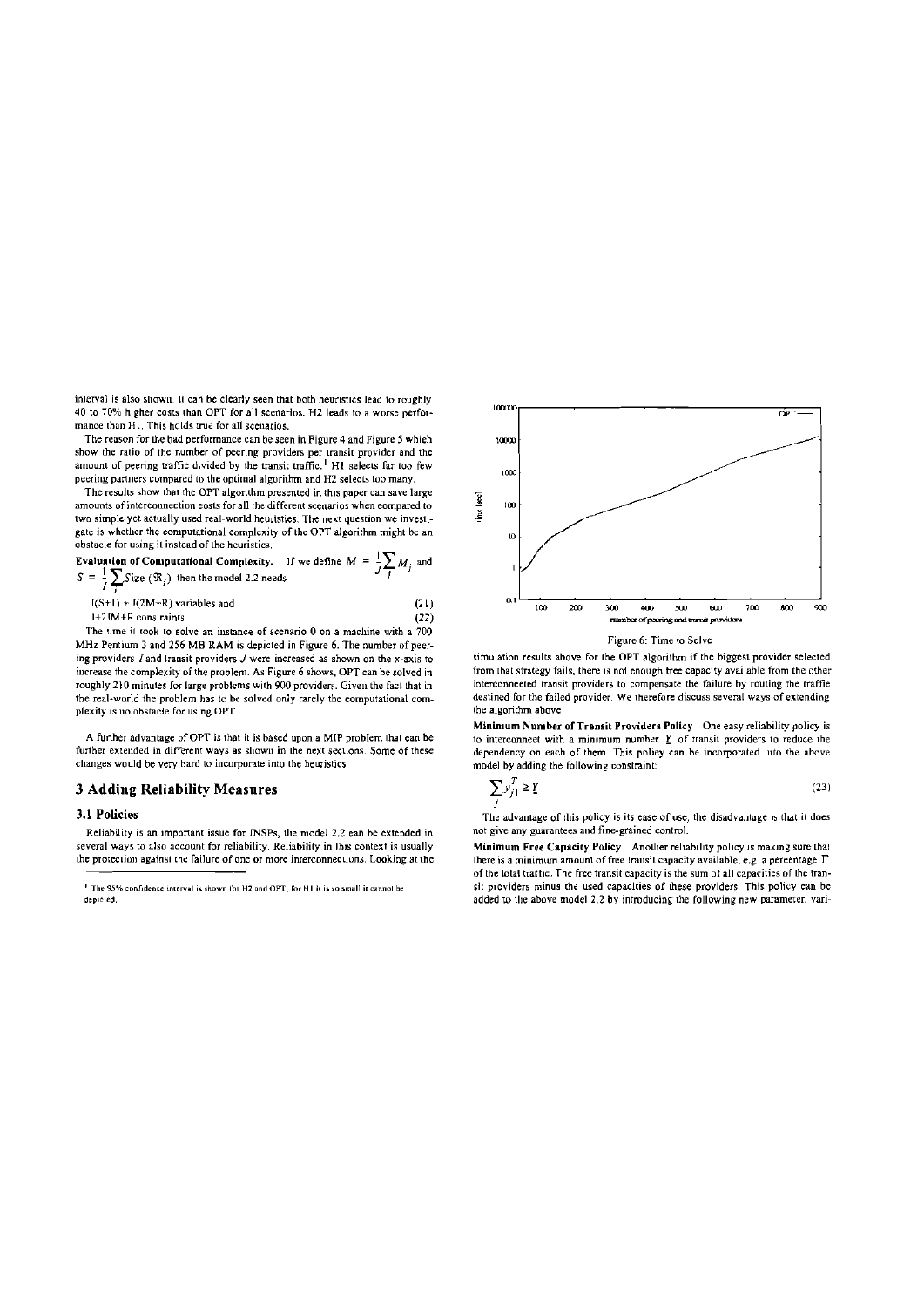ables and constraints<sup>1</sup>:

#### Parameter

 $\Gamma$ the required fraction of free capacity from the total traffic. Variables

$$
f_i^j
$$

k

measures the free capacity of transit provider/. Constraints

$$
f_j^T \le c_j^T - \sum_m \tilde{x}_{jm}^T \qquad \qquad \forall j \tag{24}
$$

$$
f_j^T \le c_j^T \cdot y_{j1}^T \qquad \forall j
$$
\n
$$
f_j^T \ge 0 \qquad \forall j
$$
\n(25)

$$
\sum_{j} f_j^T \ge \Gamma \cdot \sum_{r} x_r \tag{27}
$$

Constraint (24) limits variable  $\int_{I}^{T}$  to the free capacity of transit provider j, (25) forces  $f_i^T$  to zero if there is no interconnection with transit provider j.

(27) enforces the minimum amount of free capacity. (26) is the non-negativity constraint for the new variables.

This policy gives the decision maker a fine-grained control over the free capacity Its drawback is that if one interconnected provider who carries more than the fraction  $\Gamma$  of the traffic fails, there is not enough spare capacity. This is avoided by the next policy.

Anticipating Failure Policy This policy is a modification of the last one and makes sure that there is enough spare transit capacity if a single transit/pecring provider fails completely. It can be modeled by replacing constraint (27) with the following constraints<sup>2</sup>:

$$
\sum_{j \neq i} f_{k}^{T} \ge \sum_{m} \tilde{x}_{jm}^{T} \qquad \qquad \forall j \tag{28}
$$

<sup>1</sup> And we now explicitly have to assume positive fixed cosis for transit providers:  $y^T > 0$ 

<sup>2</sup>. If both policies are to be combined constraint (27) is kept.

$$
\sum_{j} \int_{i}^{T} \ge \sum_{r \in \mathfrak{R}_{i}} x_{ir}^{P} \qquad \forall i \tag{29}
$$

Constraint (28) anticipates the failure of transit provider  $j$ , (29) does the same for peering provider i.

# 3.2 Simulative Evaluation

In order to evaluate the reliability policies above we use again simulations. The results presented here are based on scenario 0 but they are not significantly different for the other scenarios.

In order to evaluate the reliability performance we calculate the free transit eapacity of the solutions obtained by the different policies as percentage of the total traffic. The higher the free capacity, the more buffer remains if e.g. one provider fails. For each solution we also determine whether there would be enough free capacity to carry the traffic of the biggest (peering or transit) provider if it fails, we call this the robustness. The average results and the 95% confidence intervals are depicted in the following figures as are the average costs of the solutions obtained by the different policies. The figures also contain the reference reliability and cost measures of the solution obtained for the same problems by the unmodified OPT algorithm from above (0% robustness, 1.8% free capacity).

Again we generated  $n=100$  problem instances that were solved by the "Minimum Number of Transit Providers Policy" (MT), the "Minimum Free Capaeity Policy" (MC) and by the combination of the "Minimum Free Capacity Policy" and the "Anticipating Failure Policy" (MCAF). The results for the "Anticipating Failure Policy" (AF) alone are included in the results for MCAF with a minimum free capacity of 0%.

If we look at MT which has a parameter that can only be increased in steps of one it can be scen from Figure 7 that the costs increase very quickly if the minimum number of transit providers is increased. The cost increase of the MC and MCAF policies are much smoother and more controlled (Figure 9). Figure 9 (and again Figure 10 and Figure 11) also show that MC and MCAF lead to equal results if the minimum free capacity demanded is 60% and higher. This is the amount of free capacity necessary to be able to recover from a failure of the biggest provider in (almost) all instances so the constraints of AF no longer have a significant effect on the solution.

If we analyse the reliability measures, the robustness increases quickly for MT and MC, MCAF automatically leads to full robustness because of the AF constraints. The free capacity explodes for the MT strategy while it is obviously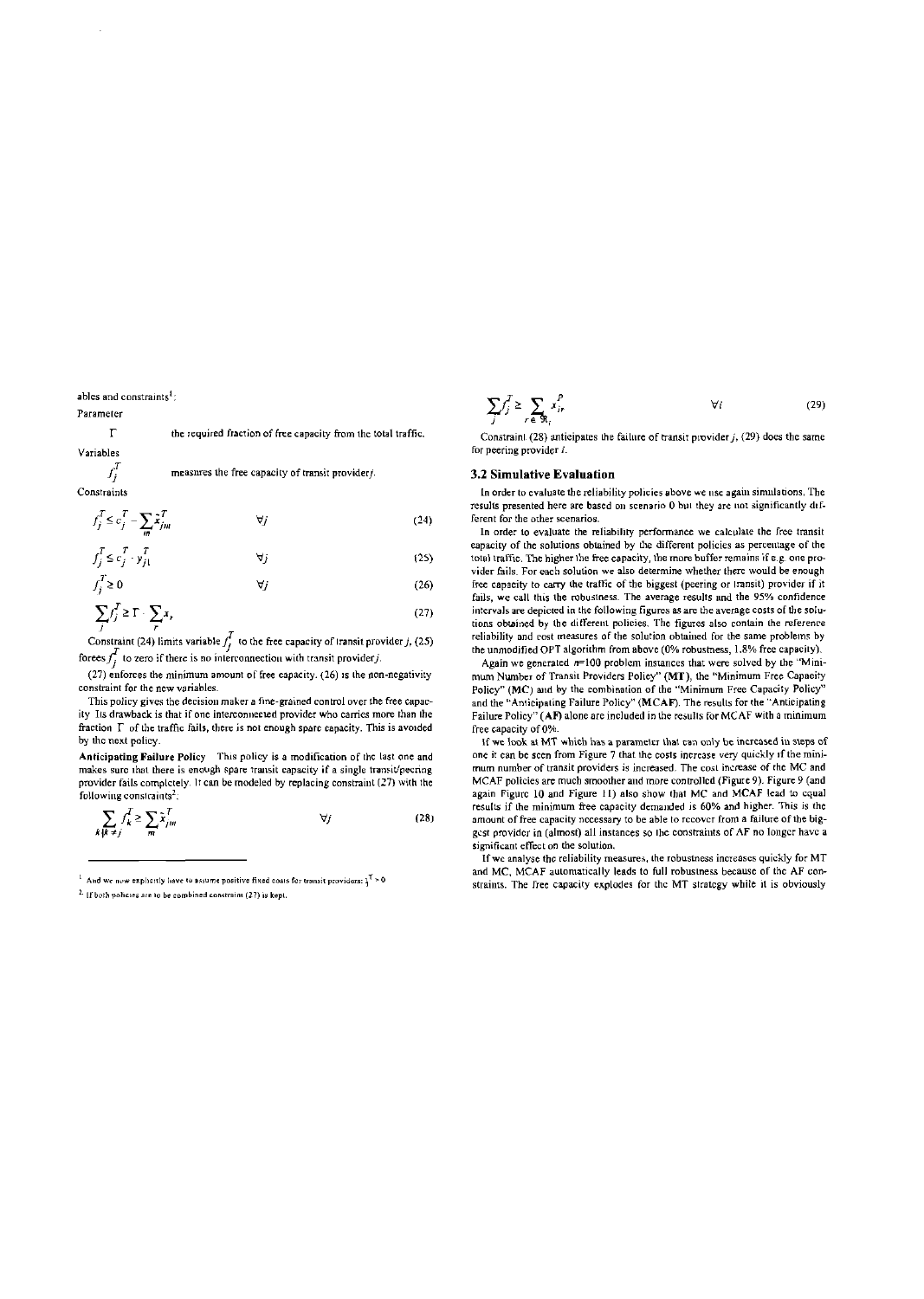



more controlled with the MC policy because the minimal free capacity is a parameter of that policy. Because of the AF constraints in MCAF the free capacity does not decrease for lower values of the minimum free capaeity parameter.

The MT policy can be used to increase the reliability however as costs can explode and the policy parameter ouly indirectly influences reliability metrics like free capacity and robustness the MT policy cannot be recommended. The MCAF strategy secms to be the best choice, it offers full robustness and full control over the free capacity. Its parameter is the minimal free capacity which can be easily estimated by the decision maker. If the failure of the higgest provider is unlikely MC can also be used.

# 4 Awareness to Quality of Service

The quality of service achievable with its interconnections is also a typical parameter an INSP wants to optimize. In this context, quality of service can be mainly influenced by selecting interconnections such that the leugth of routes in terms of AS hops is kept low. Apart from that, peering or transit providers could be rated in some fashion with respect to the quality of service they usually offer and the solution could take those ratings into account. We will focus on the more objective measure of route lengths and now show several possibilities of extend-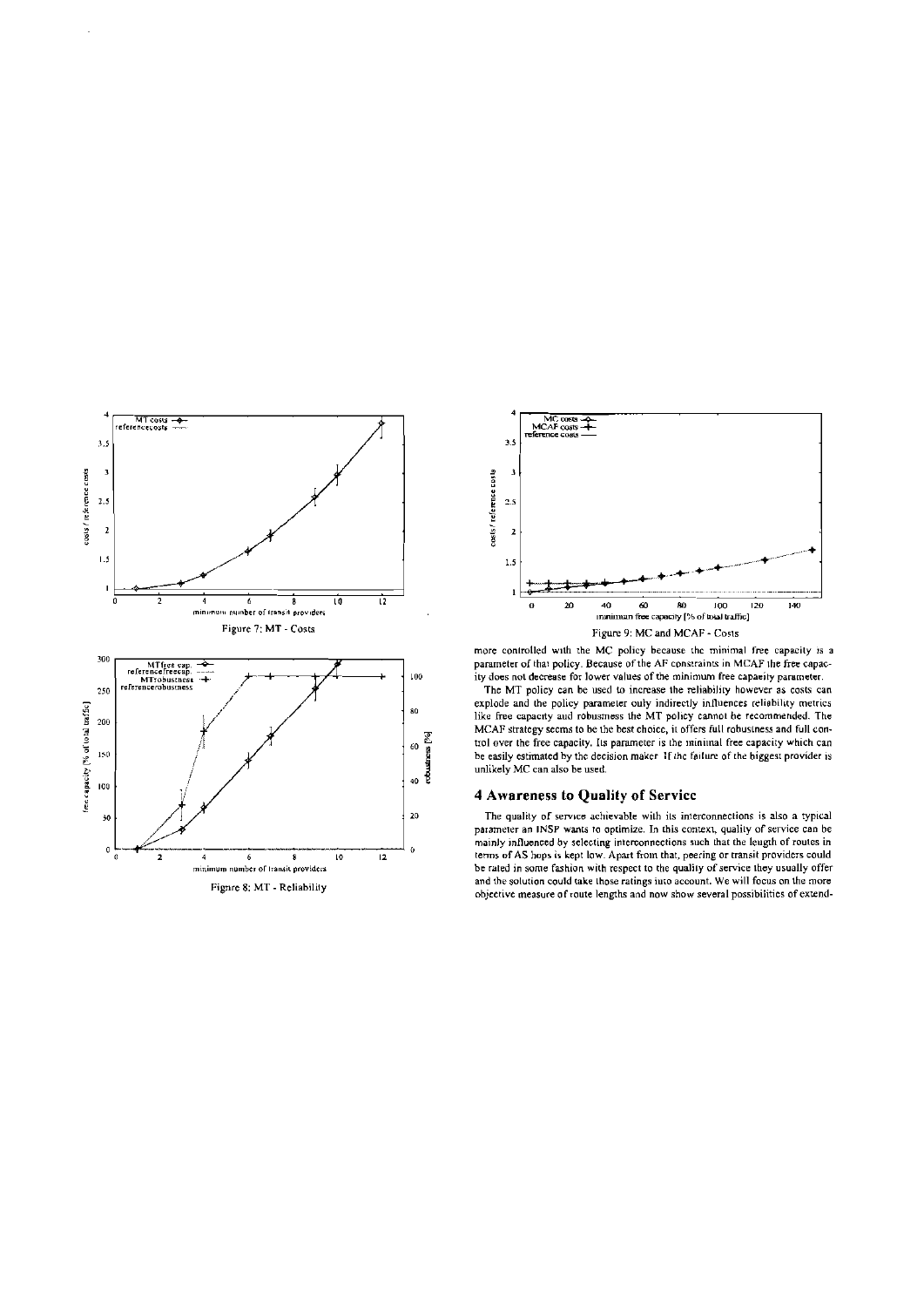

ing model 2.2 to be aware of the quality of service (QoS) that is achieved by the interconnection policy chosen. These extensions ean be combined with the ones from Section3.

### 4.1 Strategies

The typical QoS metric used on the time-scale of interconnections is the average number of AS (autonomous system) hops for a route from the provider's network to the end-point. A lower number of hops correlates with lower delay and a lower loss probability for the packets and thus a higher utility for the customer/ end-user. This is especially important for routes carrying traffic from realtime multimedia applications and network games. Peering interconnections usually offer a lower hop-count than transit interconnections because the traffic ends in the peering network. This is in fact the main reason why some larger INSPs accept peering with significantly smaller INSPs [14].

Peering Bonus The easiest way of taking the lower hop count of pecring providers into account is giving peering providers with QoS sensitive routes a bonus b<sub>i</sub> that reduces their fixed peering costs and thus makes peering with them more attractive.

This can be done by replacing the parameter  $l_i^p$  with the new parameter  $l_i^p = l_i^p - b_i$  in model 2.2 above.

The advantage of this approach is its case of use, the disadvantage is that the parameter  $b_i$  can be hard to estimate as it ouly indirectly influences the QoS.

Hop Constraint Another approach that gives the decision maker more control of the QoS parameter hop count is adding an additional constraint for the average hop count of the traffic. We introduce the following new parameters to model  $2.2:$ 

- $h_i^P$ average hop count for traffic through peering provider  $i$ , this is typically 1 for a peering provider.
- $h_i^T$ estimation of the average hop count for traffic through transit provider  $j$ .
- delay sensitivity of the traffic ou route r, routes known to  $q<sub>r</sub>$ carry delay sensitive traffic (e.g. to gaining sites) should oblaiu a higher than average  $q_r$ ,  $q_r$  is used as a weight when determining the average hop count of the traffic.

Ĥ maximal average hop count allowed.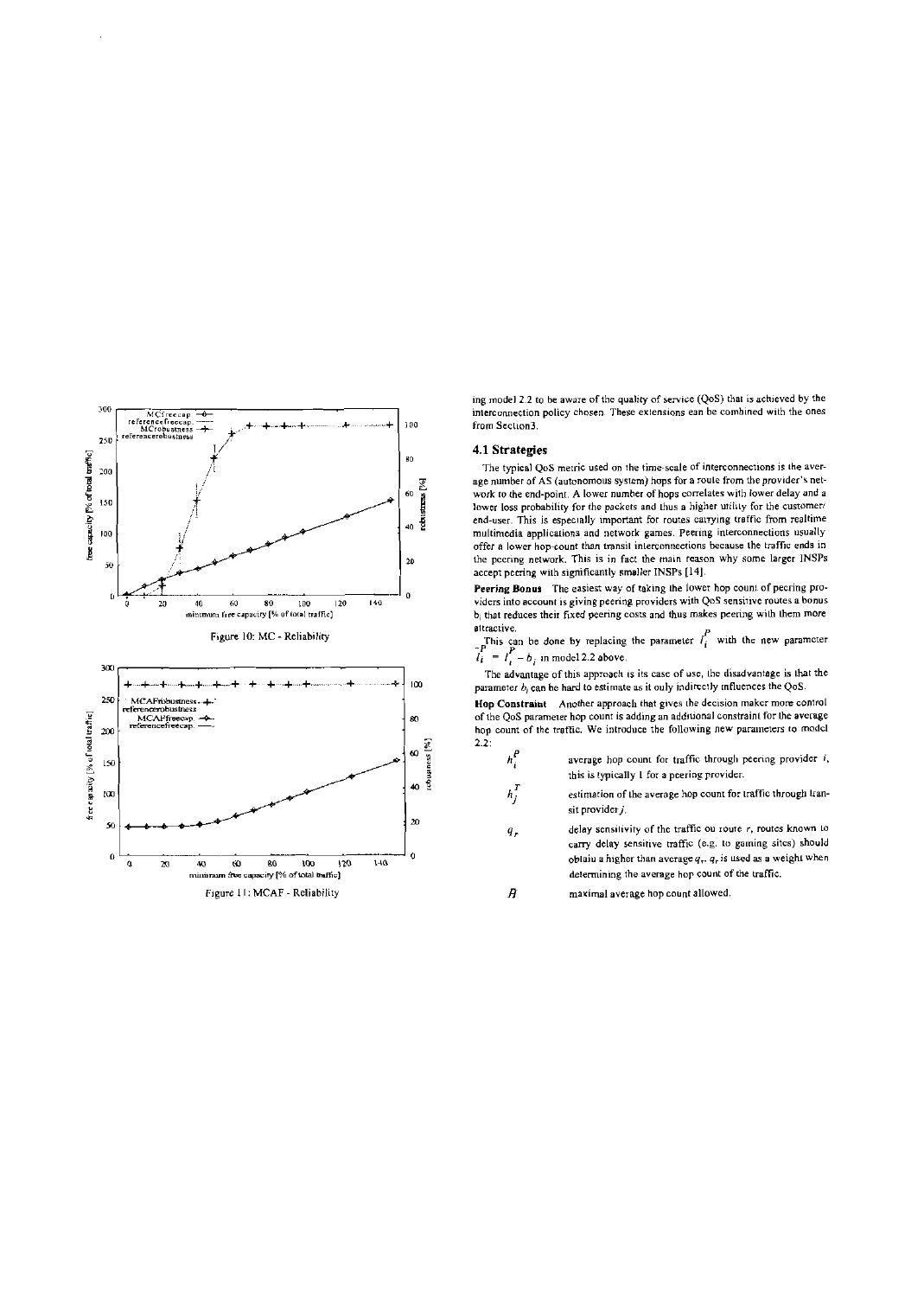The average hop count is

$$
H = \frac{1}{\sum_{i} x_{i} q_{r}} \left( \sum_{i} h_{i}^{P} \sum_{r \in \mathfrak{R}_{i}} q_{r} x_{ir}^{P} + \sum_{j} h_{j}^{T} \sum_{r} q_{r} x_{jr}^{T} \right)
$$
(30)

and we can add a new constraint to model 2.2 that limits  $H$  to  $\vec{H}$ :

$$
\sum_{i} h_i^P \sum_{r \in \mathfrak{R}_r} q_r x_{ir}^P + \sum_{j} h_j^T \sum_{r} q_r x_{jr}^T \le \sum_{r} x_r q_r H \tag{31}
$$

Apart from the AS hop count any other QoS metric ean be modeled with this approach.

Instead of looking at the complete traffic this approach can be easily modified to take into aceount only a subset of the routes. For more fine-grained prediction of the hop count for transit providers  $h_f^T$  could be replaced by a route dependent prediction  $h_{ir}^T$  for route r through the network of transil provider j.

The advantage of this approach is that it gives the decision maker a finer control and with the maximum hop count an easy to understand design parameter. The disadvantages are the higher number of parameters and the slightly higher complexity of the optimization model with the additional constraint.

Hop Count Penalty Costs Strategy Decreasing the hop-count can lead to quickly increasing costs (as shown later in the simulations). The hop constraint strategy enforces a maximal hop count without respect for costs, the hop count penalty costs strategy is similar but does not enforce a maximum hop-count with a constraint but instead adds the hon-count with some penalty costs to the larget function. This allows a trade-off between decreasing the hop count (which typically leads to increasing costs as we will see in the simulations) and decreasing

the costs It can be modelled with the parameters  $h_i^P$ ,  $h_j^T$ ,  $q_r$  from above and by

adding (30) to target function (1) weighted with penalty costs  $\Psi$ .

# 4.2 Simulative Evaluation

In order to evaluate the QoS approaches we use simulations based on scenario 0 again, the results are not significantly different for the other scenarios. The hop count for peering providers is set to 1 and for the transit providers it is drawn equally distributed from the interval [3,0, 6.0].

The averages of  $n=100$  problem instances and the 95% confidence intervals are

shown for the "Peering Bonus" (PB), "Hop Constraint" (HC) and "Hop Count Penalty Costs" (HP) Strategies in Figure 12 to Figure 14. As reference the costs and the hop count from the plain OPT model from Section 2.2 without any QoS features are depicted, too.

With the PB strategy the costs increase only slightly and the hop count decreases only slightly even if the peering bonus is 100% of the average peering costs. The peering costs per traffic within on problem instance differ obviously quite strong so that even if they are all reduced by an average amount many of the peering providers are still not selected. This effect can also be seen in in Figure 4 and Figure 5 where even for the scenarios with lower peering costs (Bit 16 = 1) nearly as many peering providers remain unattractive as with higher average peering costs (Bit  $16 = 0$ ). The reason lies within the liuge interval size for the traffic and for the peering costs.

The HC constraint offers direct control over the hop count which the other strategies do not. As can be seen in Figure 13 the costs increase quickly for lower hop counts. Decreasing the hop count by 36% to 2.4 costs roughly 38% more costs while decreasing the hop count by 25% only costs 15% more costs.

The HP strategy does not enforce a certain hop count but instead evaluates the value of the decreased hop count (expressed by the penalty costs) against the hop count Therefore Figure 14 does not show the strong increase in costs as Figure



Figure 12: Peering Bonus Strategy - Costs & Hop Count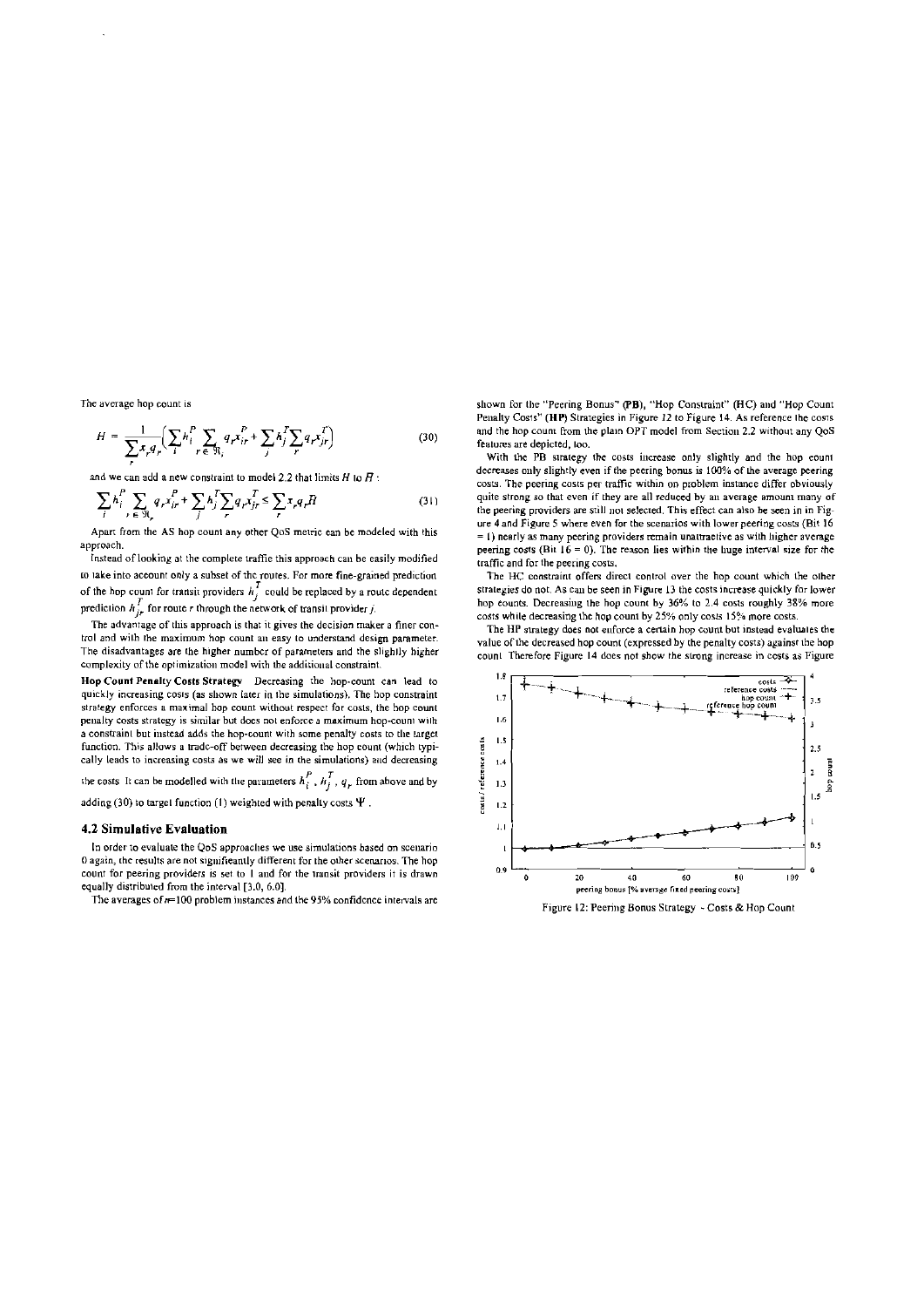



13 while at the same time the hop count decreases nearly as much as in Figure 13. To conclude, the influence of the PB parameter on the hop count is only an indirect one and not strong, we do not recommend this strategy If a certain maximum hop count is strictly given, the HC strategy has to be used, otherwise if there is flexibility on the hop-count the HP offers the best way of modelling this trade-off. HC and HP can also be combined. HC could be used to ensure that a certain (higher) hop count is not exceeded while HP is used to further decrease the hop-count without ignoring the cost-increase.

# 5 Dynamic Model for Optimal Interconnection

The static models of section 2 to 4 can be used to calculate the optimal set of peering and transit providers for one INSP at one point in time. This is useful for a new INSP entering the market An INSP that already has intercouncetions with a number of peering and transit providers faces a slightly different problem; Is the current set of peering and transit providers still optimal or is it worth changing interconnections considering the technical and administrative eosts for establishing a new interconuection or cancelliug an existing one?

We call this the dynamic problem and now show that the static models can be casily extended for the dynamie case. Again, we evaluate our models by simulations

# 5.1 Adjusting the Static Models for the Dynamic Problem

For the dynamic case we now assume that there are intereonnections to a set  $\Theta$  of the *I* peering providers and to a set  $\theta$  of the *J* transit providers As the traffic requirements and the cost functions of the providers change, the dyuamic problem is solved every period in order to find the new optimal set of providers.

There is typically some technical and adminstrative effort uccessary for establishing a new interconnectiou that ean be expressed by a cost term (transaction costs). Also cancelling an existing intereonnection typically involves some effort that can be expressed by a cost term.

Penalty Costs Policy The costs for establishing a new interconnection can be expressed as penalty costs per period by dividing them by the number of periods an interconnection is expected to last or by a typical amortization or planning horizon. These penalty costs can be added to the fixed costs of the providers not in set  $\Theta$  rsp.  $\hat{\theta}$ . Similarly, the costs for canceling an existing interconnection can be transformed into bonus costs per period that are substracted from the fixed costs for the providers in set  $\Theta$  rsp.  $\theta$  This gives an incentive to stick with the current set of providers, we eall this the penalty costs policy, model 2.2 is for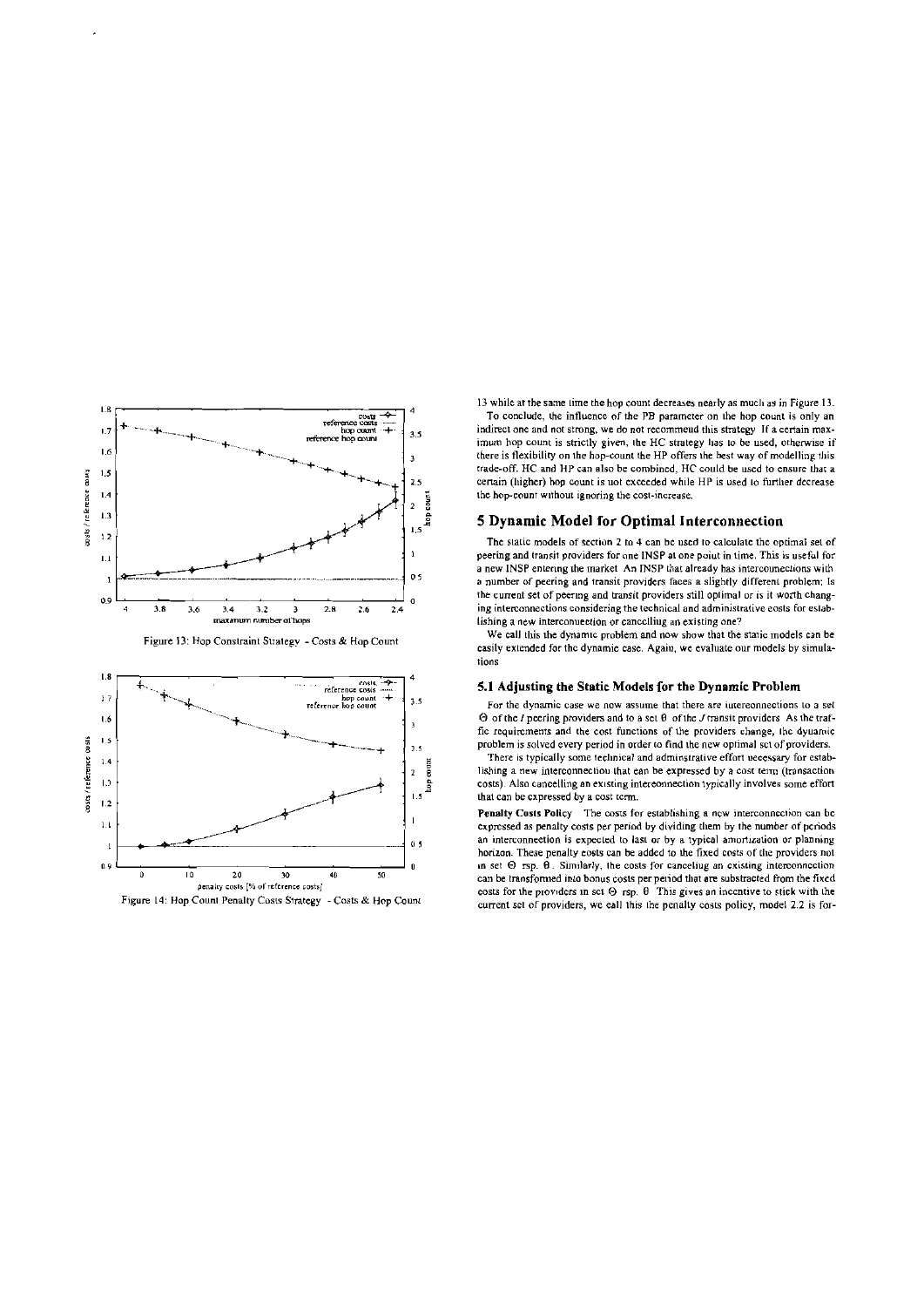mally extended the following way

## Parameters

| Θ       | The set of peering providers that an interconnection exists<br>with in the beginning of the current period,                  |
|---------|------------------------------------------------------------------------------------------------------------------------------|
| θ       | The set of transit providers that an interconnection exists<br>with in the beginning of the current period.                  |
| $s_i^P$ | for all $i \notin \Theta$ , the (per period) penalty costs for establishing<br>a new interconnection with peering providers. |

- $b_i^p$ for all  $i \in \Theta$ , the (per period) bonus for not canceling an existing interconnection with peering provideri.  $s_i^T$
- for all  $j \notin \Theta$ , the (per period) penalty costs for establishing a new interconnection with transit provider  $j$  $b_i^T$ 
	- for all  $j \in \theta$ , the (per period) bonus for not canceling an existing interconnection with transil provider  $j$ .
- Parameters  $l_i^P$  and  $l_i^T$  are replaced by  $l_i^P$  rsp.  $l_i^T$  which are defined as

$$
\tilde{l}_i^P = l_i^P + s_i^P \text{ for } i \in \Theta \text{ and } \tilde{l}_i^P = l_i^P - b_i^P \text{ for } i \in \Theta
$$
  

$$
\tilde{l}_j^T = l_j^T + s_j^T \text{ for } j \in \Theta \text{ and } \tilde{l}_j^T = l_j^T - b_j^T \text{ for } j \in \Theta
$$

The advantage of this policy is that the static models are easily extended this way and the involved cost terms can typically be estimated quickly and easily.

Limiting Change Policy Another policy for dealing with the dynamic problem would be limiting the amount of change (new interconnections and canceled interconnections) per period reflecting the limited technical capacities for these changes in a period or the risk of change the provider is ready to take. We call this policy "limiting change policy", it is more complicated to add to model 2 2

Parameters

- $\Theta$   $\theta$ sce above
- $W$ maximum allowed number of new and cancelled interconnection agreements in this period.

Additional Constraints

$$
\sum_{j \in \Theta} (1 - y_{j1}^T) + \sum_{i \in \Theta} (1 - y_i^P) + \sum_{j \in \Theta} y_{j1}^T + \sum_{i \in \Theta} y_i^P \le W \tag{32}
$$

Constraint (32) limits the allowed number of changes. The left hand side of constraint (32) counts the binary y-variables that are  $\overline{1}$  if an interconnection to provider  $i/j$  is made for all providers  $i/j$  that no previous interconnection agreement existed with and adds all cancellations of interconnection agreements by counting the zeroes in the binary y-variables of the providers  $i/j$  with which an interconnection agreement existed with in the last period.

### 5.2 Simulative Evaluation

For the simulative evaluation we create  $n=100$  problem instances. To simulate the dynamic environment we simulate  $p$  periods per instance, to the beginning of each period the amount of traffic and the capacity of the providers growth and the fixed and variable costs vary. The range of the changes is shown in Table3 and Table 4. As in Section 2.2 we analyse different scenarios were either option A or B from Table 4 is used. If option "All Providers Available at Beginning" is used, all the providers are available for an interconnection agreement at period 0, the only change in that simulation is the traffic, capacity and cost change. If this option is not chosen, 25% of the providers are not available in period 0 and become available in a random period of the simulation (each period has the same probability).

|                                        | Description                           | Parameter Interval |  |  |
|----------------------------------------|---------------------------------------|--------------------|--|--|
| Growth of Traffic per Route per Period |                                       | $[15\%, 25\%]$     |  |  |
|                                        | Growth of Capacity per Period         | [15%, 25%]         |  |  |
|                                        | Table 3: Parameters for all scenarios |                    |  |  |
| Bit                                    | Description                           |                    |  |  |

| ыш                                     | резсгіпцин                                                                                                            |                                 |    |
|----------------------------------------|-----------------------------------------------------------------------------------------------------------------------|---------------------------------|----|
|                                        | Number of Periods p                                                                                                   |                                 | 40 |
| 2                                      | Change of Fixed Peering Costs / Period<br>Change of Fixed Transit Costs / Period<br>Change of Variable Costs / Period | $ [-20\%, +5\%]   [-10\%, 0\%]$ |    |
|                                        | All Providers Available at Beginning                                                                                  | Yes.                            | No |
| Toble 4: Cognazio dependent Decemptore |                                                                                                                       |                                 |    |

We now first evaluate the dependency of the results of each policy on the parameters of the policy for scenario 7 and then compare all of the policies for each scenario.

Dependency on policy parameters We start with analysing the average num-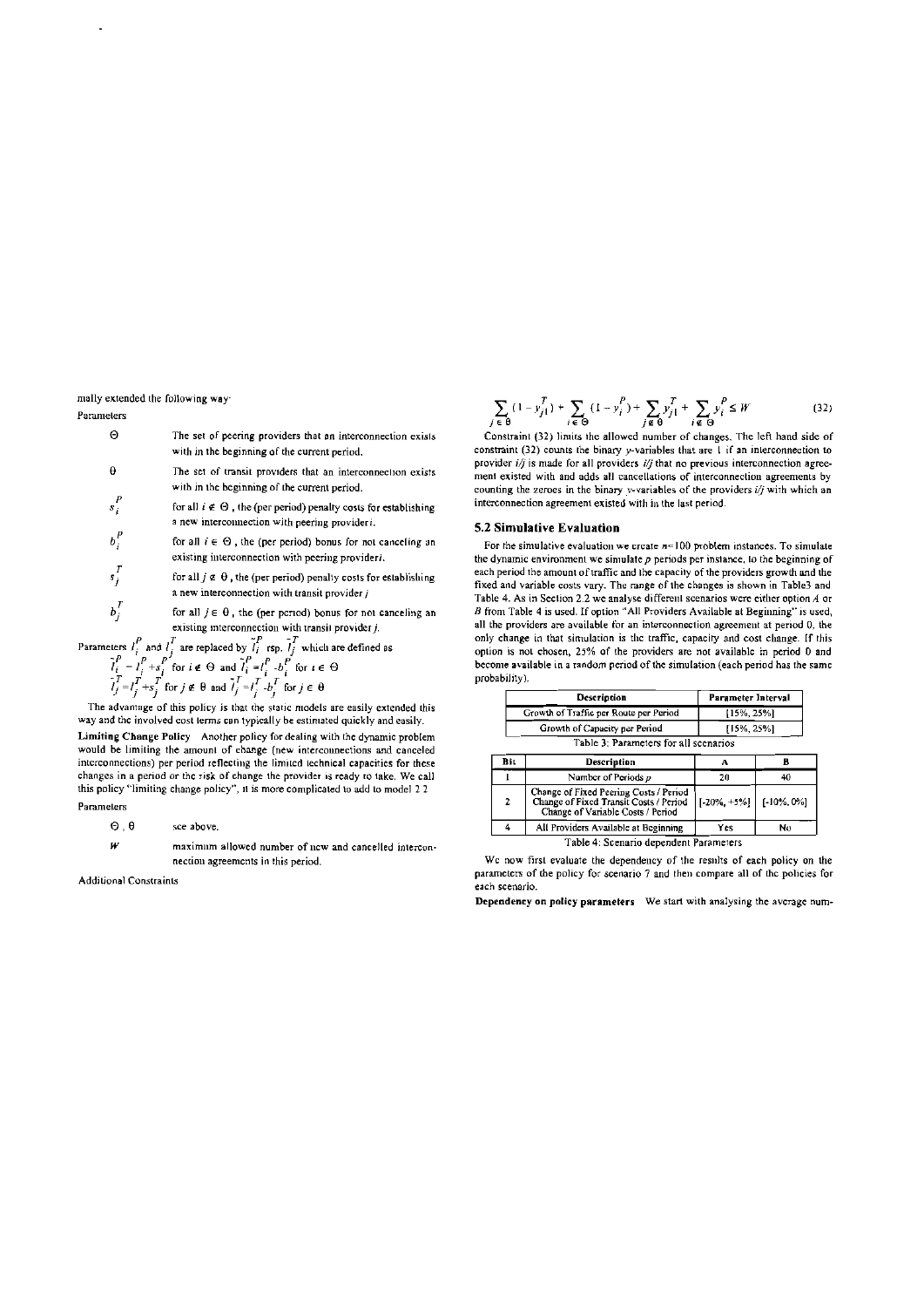ber of changed interconnectios and the probability of a period without any changes. These change metrics are depicted in Figure 16 for different parameter  $W$  that limit the number of allowed changes per period for the limiting change policy  $(LC)$ .<sup>1</sup> We can see that the probability that no change occurs in a period remains low independent of  $W$ . The LC policy allows a number of changes each period and thus equally distributes the amount of changes over all periods. This leads to the low probability as seen in the figure The amount of ehanged interconnections per period obviously decrease with  $W$ . The costs of LC are shown in Figure 15 and increase by only 6% if  $W$  is decreased from 6 to 1.

For the penalty cost policy (PC) the penalty costs were calculated as a constant percentage of the fixed peering rsp. transit costs for establishing a new or cancelling an existing interconnection. For penalty eosts of up to 100% the probability that no change occurs increases almost linearly while at the same time the ainount of changes per period decreases (see Figure 18). At the same time the costs increase slightly (see Figure 17). This is a nice result, the PC can influence the amount of change better than LC. However, if penalty costs reach 100% the amount of change is no longer decreased even for very high penalty costs. The conclusion is the the amount of change seen for high penalty costs is the change that is necessary (e.g. choosing a new transit provider) because traffic demand exceeds the capacity of the existing interconnections. There is a strange effect in the cost function Figure 17 which has a maxima at 80%. We have no explanation for this phenomenon

Evaluation of the different Scenarios Figure 19 shows the average costs of the unmodified algorithm from 2.2, the PC policy with 50% penalty costs, the LC policy with  $W=2$  and the combination of PC and LC for all scenarios. The costs can differ up to 20% between the policies. No policy leads to clearly lower or higher costs than another in all scenarios. As shown in Figure 20 the combined policy leads to the fewest changes, followed by PC and LC. The unmodified algorithm does not control change and thus leads to the highest change rate. The probability of a period without any changes is generally lowest for the LC policy and the nnmodified algorithm (see Figure 21). For the other two policies the probability is significantly higher.

To conclude we can recommend using PC or the combination of PC and LC Using LC alone or no policy at all leads to higher changes and not necessarily lower costs. The combination of PC and LC seems to be the most robust policy,

 $\frac{1}{2}$ . Again the average over  $n=100$  problem instances and the 95% confidence interval are shown.



Figure 16: Limited Changes Policy (LC) - Change Metrics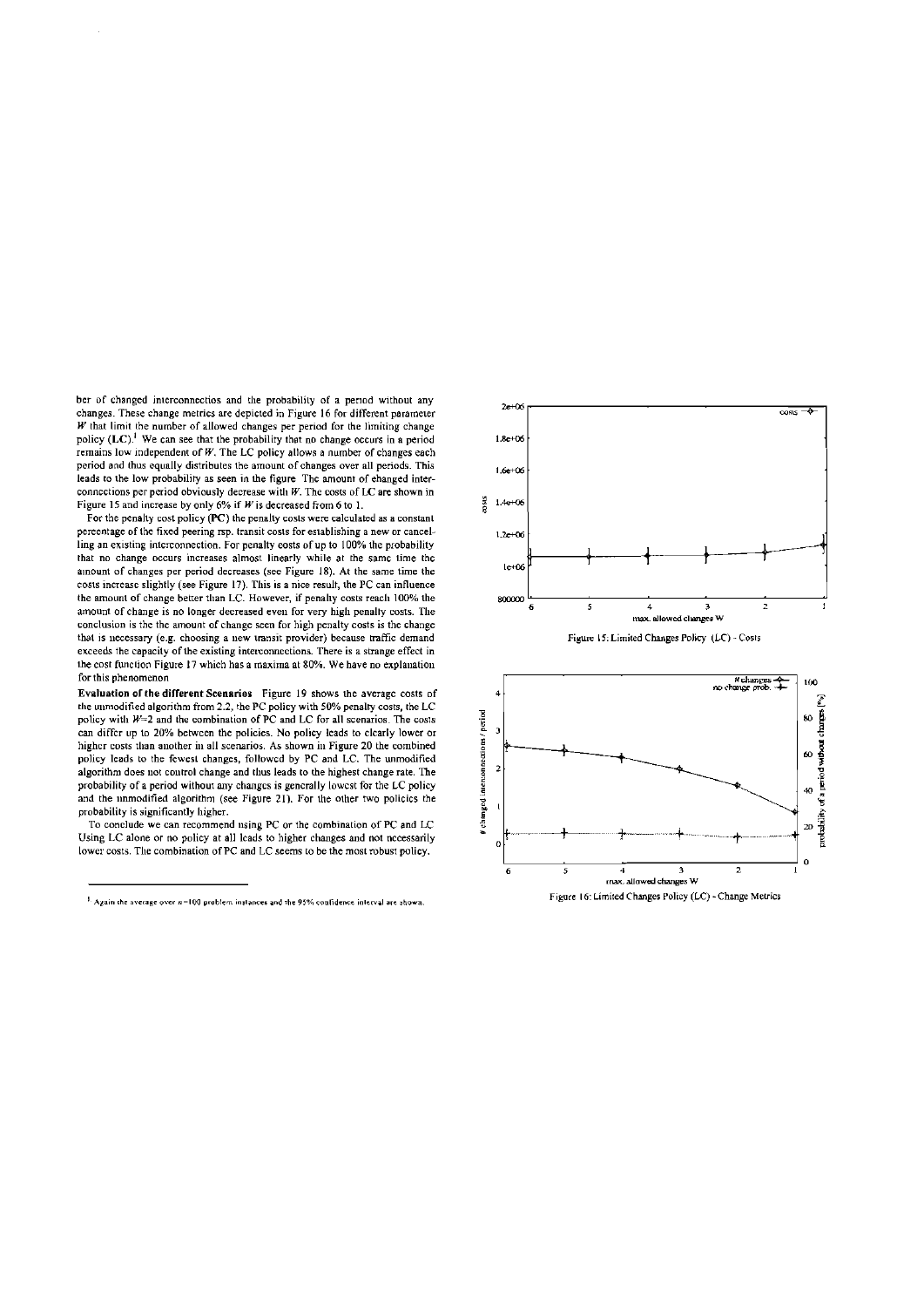

 $\ddot{\phantom{a}}$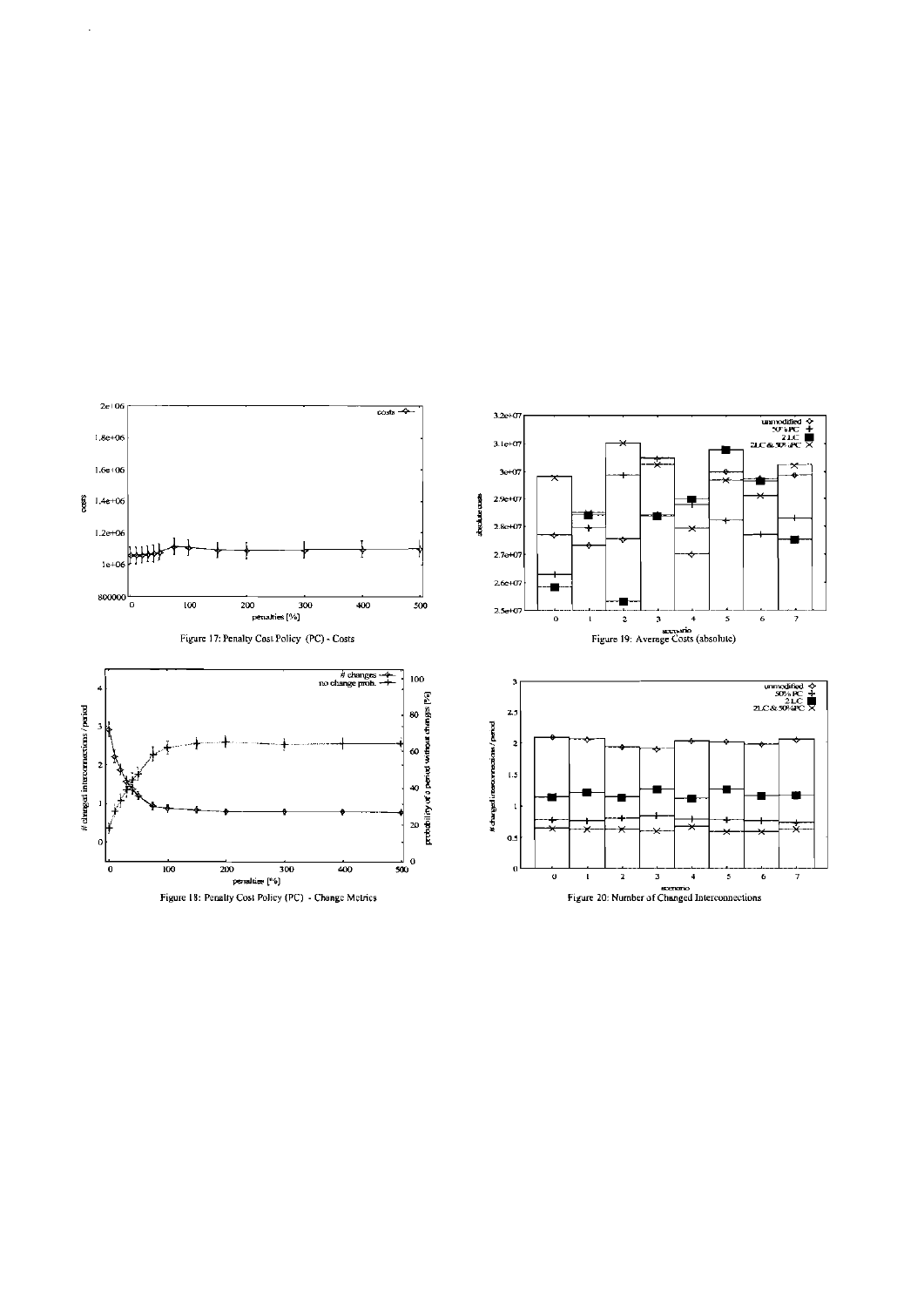

### **6 Related Work**

The are two basic types of work about interconnections, game theoretic and decision theoretic works. This paper is an example of decision theoretic work, the optimal decision of one INSPs is analysed under a ceteris paribus constraint which effectively means that it does not amicipate possible reactions of the other parties involved. The game theoretie works focus on the anticipation of possible reactions of competing INSPs and typically model the optimization problem itself in less detail.

Game theoretic works are [2], [4], [5]. The rationales behind peering decisions for commercial INSPs and for academic research networks are analysed in [2], the focus lies on analysing competition and business stealing effects.

[4] and [5] concentrate on the economics of direct line interconnections assuming that IXs are congested and there are thus incentives to move away from them and that INSPs differentiate based on connected content providers [4] discusses direct line interconnection agreements between INSPs that compete for customers in the same area while [5] discusses the same for INSPs that do not compete for customers in the same area

An interesting work related to the game theoretic works is the "Peering Simu-

lation Game" [15] where the participants play providers and negotiate interconnections

Decision theoretic works are [6], [11], [1] and [13]. [6] is part of MPRASE (Multi-Period Resource Allocation at System Edges) [7], a mathematical framework that describes and solves all kind of resource allocation problems at the edge between two networks [6] discusses (among other things) the selection of the cheapost provider or the cheapest combination of providers from the customer of an INSPs point of view (which could be another INSP). Similarly to Section 5 a dynamic problem with multiple periods is investigated. The approach however is fundamentally different to this paper. [6] makes one decision in the first period about the combination of providers used for the rest of the planning horizon while in Section 5 a decision is made at the beginning of each period. Also the models [6] contain less complex cost functions and no reliability and QoS issues.

While this paper diseusses an intereonnection problem in the current besteffort Internel, [11] presents an interconnection problem for a future QoS supporting Internet, where DiffServ [3] is used as QoS mechanism. The paper studies how the cost of quality for different QoS networks characterizes the optimal resource allocation strategies of the DiffServ bandwidth broker.

[1] presents a MIP model for finding the cost-minimal placement of a given number of intereonnection points within the topology of an INSP once the decision to interconnect is made. Similar and also taking the switch/ronter placement (network design) problem into account is [13].

# **7 Summary and Outlook**

In this paper we presented several optimization models for interconnections between providers. We started by presenting models and solution algorithms for the static interconnection problem which is finding the cost-optimal set of peering and transit partners for one provider. In simulations we showed that our approach is far superior to typical real-world heuristic approaches.

Next we presented and discussed several ways of extending our models to take reliability issues into account. Besides reliability, quality of service can also an important aspect for a provider. We presented and discussed several quality of service strategies for the models. In the last part of the paper we showed how to extend the static models to the dynamic problem which is evaluating whether a given set of peering and transit partners is still optimal considering changes in the traffic mix or cost structure of the involved providers, We also considered the administrative costs of changing peering and transit partners and evaluated dif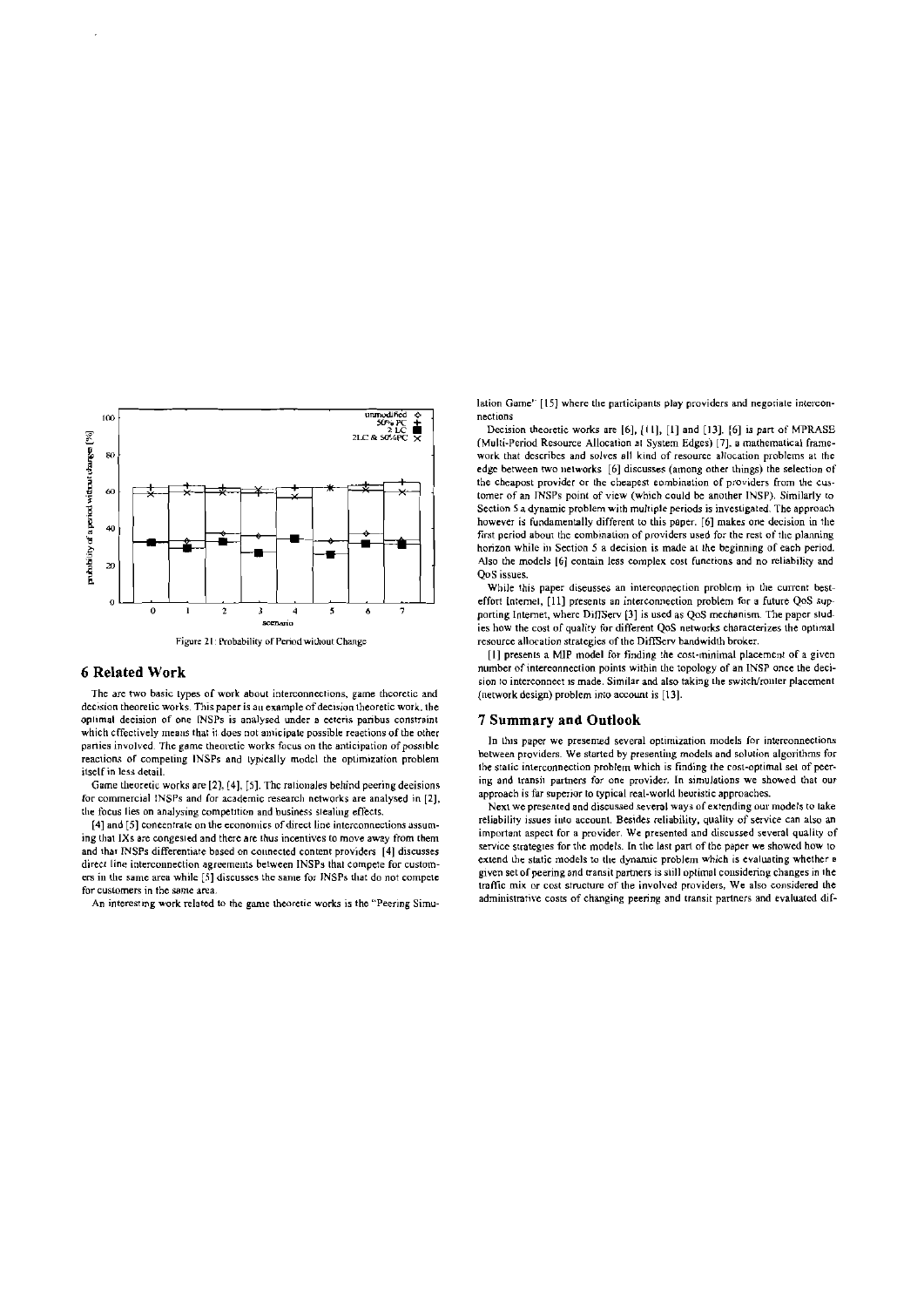ferent approaches in simulations.

The results of this paper are models, algorithms and recommendations for different reliability policies and QoS strategies for interconnection decisions from the point of view of one provider. We plan to extend this work with a case study based on real data from one provider.

### Acknowledgements

The authors would like to thank John Souter from LINX (London Internet Exchange, www.linx.net) and Prof. Jessen from the DFN (German research network, www.dfn.de) for their input and fruitful discussions.

#### **References**

- D. Awduche, J. Agogbua, J. McManus. An Approach to Optimal Peering Between  $\mathbf{H}$ Autonomous Systems in the Internet. In Proceedings of IC3N 1998, Lufayette USA, October 1998.
- $[2]$ P. Baake, T. Wichmann. On the Economics of Internet Peering, Berlecon Research Papers, http://www.berlecon.de/tw/pcering.pdf, January 1998.<br>D. Black, S. Blake, M. Carlson, E. Davies, Z. Waug, W. Weiss. An Architecture for
- $(3)$ Differentiated Services. Informational RFC 2475, Dezember 1998.
- R. Dewan, M. Freimer, P. Gundepudi. Interconnection Agreements between Com- $[4]$ peting Internet Service Providers. In Proccedings of the 33rd Hawaii International .<br>Conference of System Sciences, Hawaii, USA, January 2000.
- $[5] % \includegraphics[width=0.9\columnwidth]{figures/fig_10.pdf} \caption{The graph $\mathcal{S}_1$ is the number of times, and the number of times, and the number of times, respectively.} \label{fig:2}$ R. Dewan, M. Freimer, P. Gundepudi. Evalution of Internet Infrastructure in the 21st Century: The Role of Private Interconnection Agreements. In Proceedings of International Conference on Information Systems (ICIS), Charlotte, USA, December 1999.
- $[6]$ O. Heckmann, J. Schmitt, R. Steinmetz, Multi-Period Resource Allocation at System Edges - Capacity Management in a Multi-Provider Multi-Service Internet. In Proceedings of IEEE Conference on Local Computer Networks (LCN), Tampa, USA. November 2001.
- O. Heckmann, J. Schmitt, R. Steinmetz. Multi-Period Resource Allocation at Sys- $[T]$ tem Edges. In Proceedings of the 10th International Conference on Telecommunicution Systems Modelling and Analysis (ICTSM), Monterey, USA, October 2002.  $|B|$
- F. S. Hillier, G. J. Lieberman. Operations Research. McGraw-Hill, 1995. G. Huston. Interconnection Peering and Settlement - Part I. In Internet Protocol  $[9]$ Jnurnal, Vol. 2, No. 1, March 1999.
- $[10]$ G. Huston. Interconnection Peering and Settlement - Part II. In Internet Protocol Journal, Vol. 2, No. 2, June 1999.
- J. Hwang, M. B. H. Weiss. Market-Based OoS Interconnection Economy in the  $1111$ Next-Generation Internet. Journal of Information Economics and Policy. December 2000.
- Hog Cplex, Commercial Mixed Integer Problem Solver, http://www.ilog.com/  $[12]$ products/colex/.
- 2. Liu, Y. Gu, D. Medhi. On Optimal Location of Switches/Routers and Intercon- $[13]$ nection. Technical Report, Computer Science Telecommunications, University of Missouri-KansasCity, http://www.sice.umkc.edu/~dmedhi/abs/ lem tr 20.98 abs html. November 1998
- W. B. Norton. A Business Case for ISP Peering. White Paper, http://www.equi- $[14]$ nix.com, February 2002.
- W. B. Norton. The Peering Simulation Game. http://www.equinix.com  $[15]$

Oliver Heckmann. Oliver Heckmann finished his degree in economics and electrical engineering Outer accessible principle in the Darmatadt University of Technology. During his studies<br>be focused on hardware verification, optimization techniques and electronic commerce.<br>Since June 2000 he is a researcher in the Multi

timedia Communications Lab (KOM) of Prof. Steinmetz at the Darmstadt University of Technology.<br>His research area is the Internet Service Provider in a Multiservice Internet. Within that area he is<br>interseted especially in ition and the influence of peer-to-peer networking. He was working in the M31 project (www.m3i.org)<br>and is now working in the LETSQoS project (www.letsqos.de).

Jeas Schmitt. Jens Schinitt is Professor in the Computer Science Department at the University of Jean Schmitt Lens Schmitt St Protessor in the Lomputer Scheme Lepsrthent at the University of Raises<br>Islamith Warst Schmitter Distributed Couplier Systems Lab (DISCO). Before, he was<br>research group leader of the Multimedi

schenzos, QoS for monito communications, and scalable distribution of multimedial contact with an emphasis on high availability systems. Further research interests are in retwork traffic modelling, real-time scheduling, an ity of Service Systems".

Ralf Stelnmetz. Ralf Steinmetz received the M.Sc. (Dipl.-Ing.) degree and the Ph.D. (Dr.-Ing.)<br>degree, working in the area of Petri nets and concurrent programming languages with focus on communications, from the Darmstadt University of Technology, hoth in electrical engineering, in 1982

munications, from the Darmstadt University of Technology, both in electrical engineering, in 1982<br>and 1986, respectively.<br>He was research engineer at Philips and IBM. He became responsible for the establishment, defini-<br>li